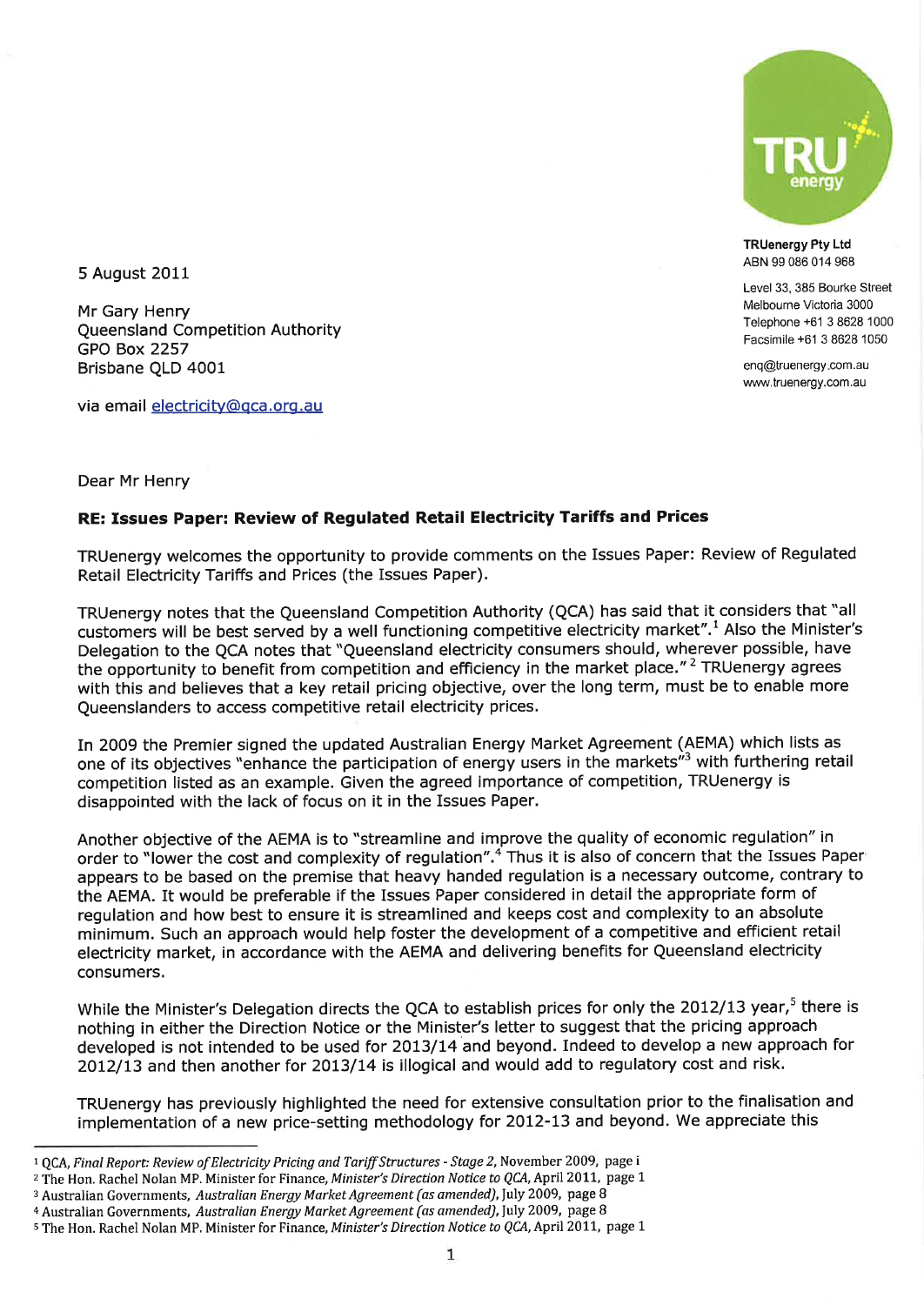opportunity to participate but are concerned that this appears to be the only occasion where we are able to engage with the QCA before the Draft Decision is released. Given the magnitude and importance of the changes being proposed, we believe more engagement would be appropriate.

TRUenergy provides the following comments on specific areas of the Issues Paper:

# Network Costs & Tariffs

The cost drivers for a network business are different to those for the wholesale market and for retail operations. Hence tariff structures designed to align with network cost drivers will differ from those set to deliver retail pricing objectives, If retail pricing structures are set to equal network structures, then it is likely that the structure is sub-optimal from a network perspective, a retail perspective or possibly both, Where network structures and tariffs change, it is imperative that the timing of the finalisation of the new or amended network tariffs and the setting of retail tariffs be aligned to ensure that retailers are able to implement any necessary system changes and recover reasonable costs. This will also enable retailers to develop and offer products that best suit customer needs,

The Ergon CSO is designed to ensure regulated electricity prices are the same in all parts of Queensland. The reason that a CSO is required to deliver this outcome is that Ergon's network charges are higher than Energex's. TRUenergy supports changing the existing CSO from a retail level to a network level payment. The current CSO structure ensures that customers in the Ergon area are unable to access real retail competition. Furthermore, it exposes the state government to wholesale price risk which can cause the cost of the CSO to blow out significantly.

TRUenergy believes that it would only be appropriate to display network tariffs on bills if a detailed cost-benefit analysis showed that this was worthwhile. There would be significant costs to amend billing systems and the benefits are likely to be limited, Indeed given that residential customers have no ability to manage their network costs and it is only the bundled retail price that affects their consumption choices, showing network tariffs on bills will not change customer behaviour. Itemising network tariffs will make power bills more complex, however, which is likely to lead to confusion for some customers that will create a barrier to them accessing competitive offers.

# Energy Costs

Energy costs are a function of the retailer's long term asset position, long term contracts and a mix of short term contracts; the optimal hedge level for a retailer will be a function of its risk profile. Due to the inherent risk of volatility in the spot market, retailers have largely been risk averse; consequently the hedging approach adopted by the QCA should reflect this. If the QCA wishes to avoid volatile power prices for consumers, a conservative hedging approach that minimises the impact of spot prices should be adopted. The QCA should adopt a stable and transparent approach but must avoid an overly simple averaging approach to market prices. This is because market uncertainties, such as those currently experienced in relation to carbon, will mean that a simple time-weighted approach will differ from a volume-weighted approach that accounts for value traded and is a better reflection of the real energy purchase costs.

Over the medium term, the Net System Load Profile (NSLP) is likely to be the most appropriate way of estimating the load profile for the Energex region. However, in the initial years of the new methodology, an adjustment must be made to recent NSLP data to remove the greater than 100MWh customers as these will not be in the NSLP going forward.

TRUenergy supports setting wholesale costs with reference to both market-based and long-run marginal cost (LRMC) estimates. Over the long term wholesale costs should not be lower than the LRMC to ensure long-term forward contracting does not diminish and generation investment decisions are not delayed, The Issues Paper claims that "higher energy cost allowances do not flow upstream to generators unless the retailer is altruistically supporting its suppliers". <sup>6</sup>This oversimplification applies only to the spot market and ignores the fact that a significant majority of electricity is effectively traded under fixed contracts.

<sup>&</sup>lt;sup>6</sup> QCA, Issues Paper: Review of Regulated Retail Electricity Tariffs and Prices, June 2011, page 16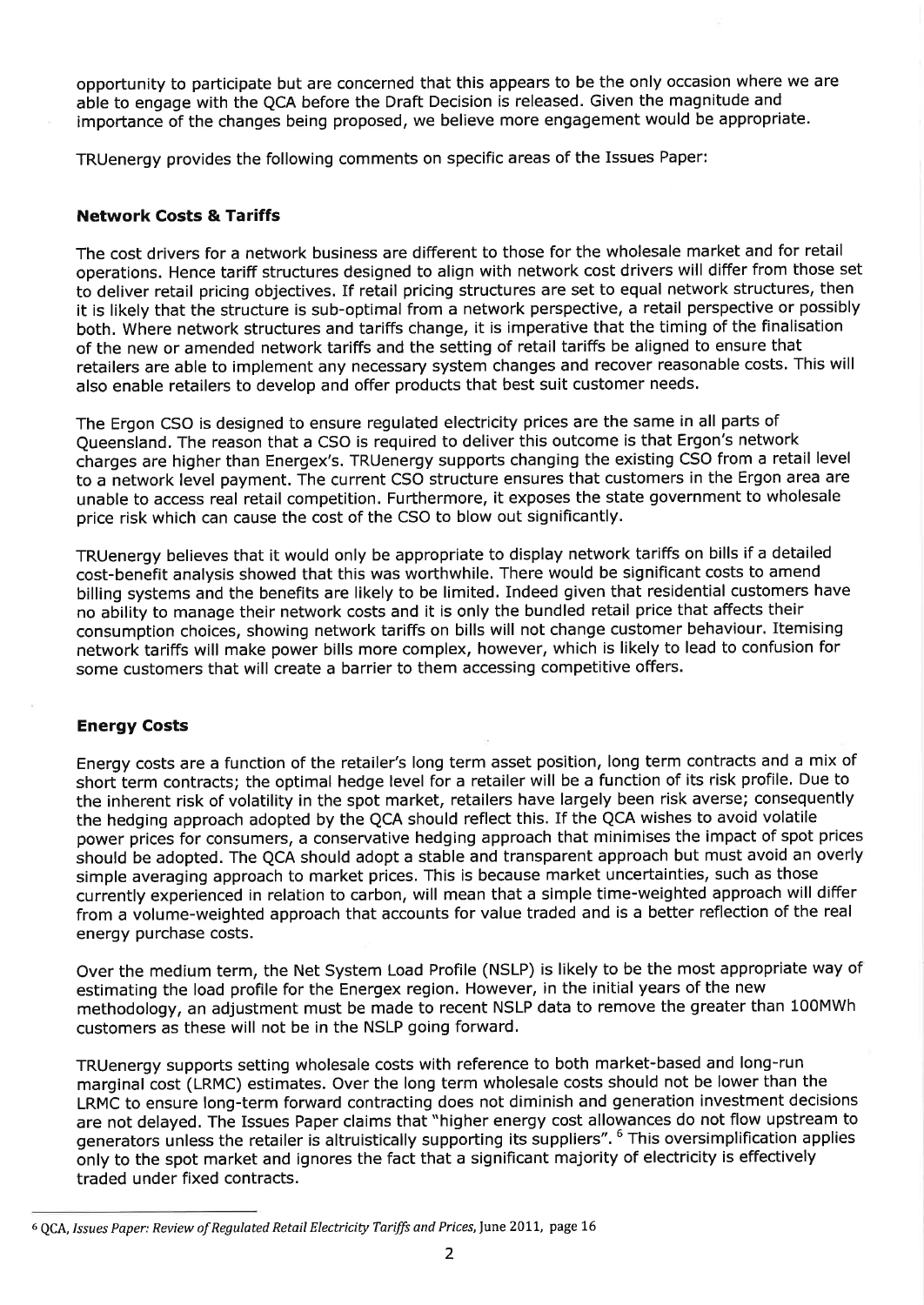All market participants agree that new generation will be required in Queensland sometime between 2014 and 2016. The 2008-09 Major Economic Statement reconfirmed a policy position of encouraging "private sector investment in and ownership of economic infrastructure" including new electricity generation. In the 2010 review of the Government Owned Corporation Generators (GOCs) the government confirmed that the GOCs "would not engage in expansionary business development activities relating to investment in new generation".  $^{\overline{8}}$  It is clear that the new generation required will only be built if the private sector is willing to invest.

Given the uncertainty already in the market regarding carbon costs, setting an energy cost allowance below LRMC will make retailers unwilling to enter long-term forward contracts at LRMC. This in turn will diminish the willingness of private capital to invest in the new generation capacity that Queensland clearly requires. Higher and more volatile wholesale electricity prices are likely to result, and the risk of blackouts will increase. It is hard to see how adopting an electricity pricing approach that is likely to hinder investment is in the long term interests of electricity customers, As a potential investor in new generation, we urge you to reconsider creating further investment uncertainty by not utilising LRMC as a floor price.

Further, setting the energy cost without reference to the LRMC will lead to greater volatility in household electricity prices. A quick look at the BRCI over the last few years highlights how volatile the energy purchase cost has been, Again it is difficult to see how adopting an electricity pricing approach that will lead to more volatile prices is in the long term interests of electricity customers.

Energy losses, both transmission and distribution, do need to be accounted for in the energy cost estimate.

With regards to schemes such as the Queensland Gas Scheme and the Renewable Energy Target (RET), TRUenergy recommends the adoption of a stable and transparent approach to forecasting both the targets and the costs. Costs should be based on long-run estimates to avoid volatility. RET compliance costs should be determined with reference to the LRMC of wind generation. TRUenergy forecasts suggest the market will require approximately 10,000MW of new renewable generation by 2O2O.It is assumed that the new entrant renewable technology that will meet most of the LRET will be wind technology due to it being the most cost competitive large scale renewable technology currently available. Any retailer with a significant RET liability will need to enter into long term power purchase agreements in order to fulfil their liability.

RET targets should be based on official requirements and estimates. In particular the QCA should avoid a repeat of the inappropriate and unreasonable approach it adopted to setting the 2012 Smallscale Technology Percentage (STP) for the 2011/12 BRCI. The QCA chose not to use the official estimate of 16.8% as it believed it would be adjusted and decided to use 9% instead. The official estimate has indeed now been adjusted but rather than being reduced by almost 8% it has been increased by more than 4% to 20.87%. A stable and transparent approach based on official requirements and estimates, with appropriate adjustments for regulatory changes (see below) would ensure such outcomes do not occur under the QCA's new price setting process.

# Retail Costs

A stable and transparent approach should be adopted that ensures that all reasonable retail costs of supplying a customer in south east Queensland are included in the retail cost allowance. Given there is no actual stand alone retailer that supplies SEQ, using a new entrant/small second tier retailer is preferred. This also ensures that new entrants are not at a disadvantage relative to incumbents, meaning a barrier to entry is not created,

Queensland specific costs and regulatory obligations also need to be taken into consideration. The key principle must be that the overall costs are not understated. Understating or omitting any particular cost element undermines the fostering of competition and inhibits investment signals,

<sup>7</sup> Queensland Government, Major Economic Statement: Mid Year Fiscal and Economic Review, December 2008, page 27

<sup>&</sup>lt;sup>8</sup> Queensland Government, Shareholder Review of Queensland Government Owned Corporation Generators, November 2010, page 12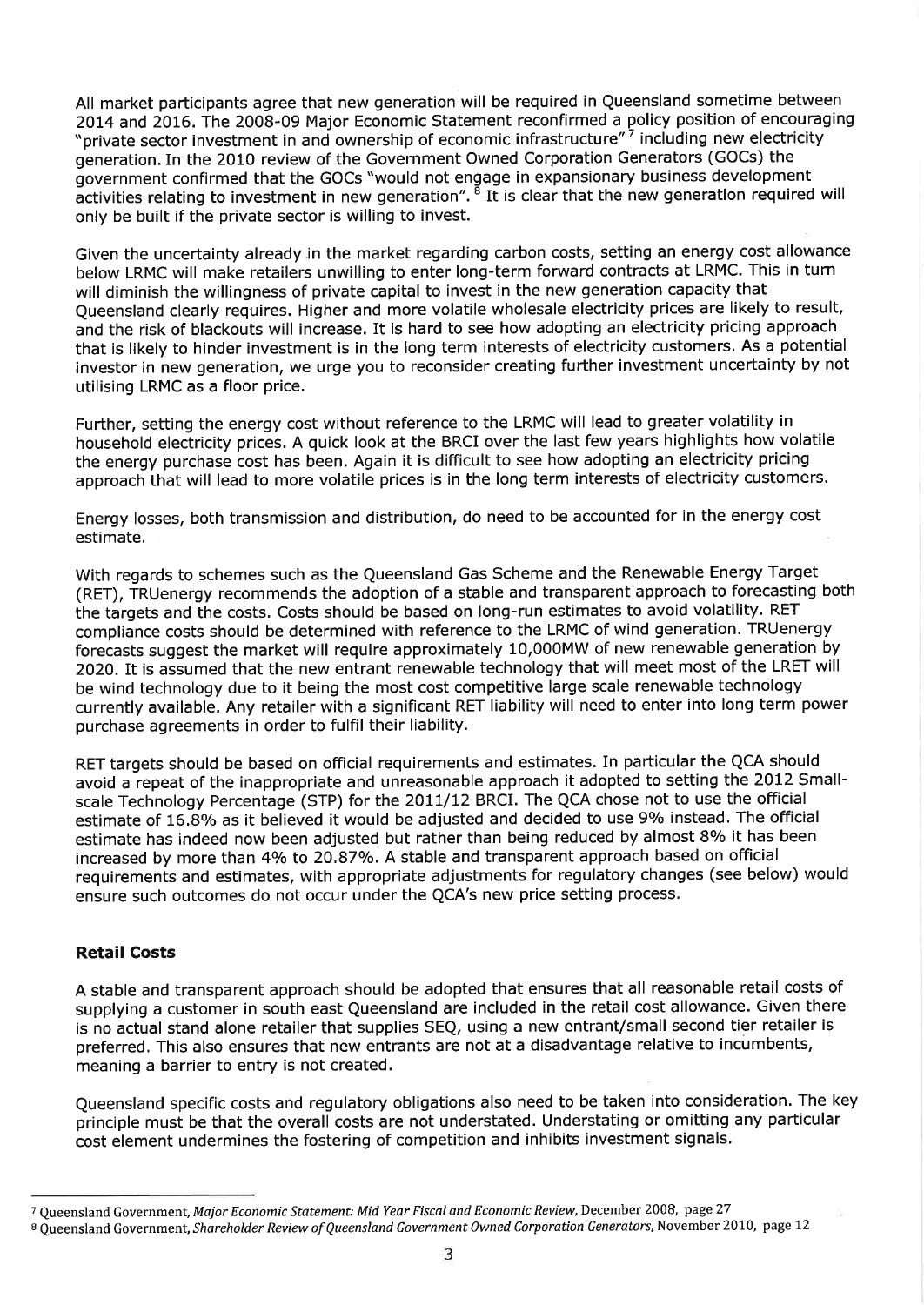Acquisition and retention costs need to be allowed for as these are reasonable costs incurred by any retailer in a competitive market. Such costs need to be recovered over a reasonable period, with consideration given to the higher churn rates experienced by new entrants compared to incumbent retailers.

### Retail Margin

The retail margin must be set at a level that reflects the reasonable costs and risks of operating a retail business.

TRUenergy notes that IPART, in their Final Decision for regulated retail electricity tariffs for 2010- 2013, provided a retail margin of 5.4%. TRUenergy believes retail regulatory risks are greater in Queensland than in New South Wales and should therefore warrant a higher retail margin. This is because NSW has a more stable review process and cost pass through provisions, highlighted by the Jan-Jun 2011 costs of the new SRES. IPART has defined cost pass through provisions to cover changes in legal and tax obligations such as this, However the BRCI did not account for this change, meaning retailers were exposed to this cost and to any similar future regulatory changes. Exposing retailers to uncontrollable costs such as this increases the risks associated with energy retailing, and in turn increases the required returns.

We note the risk asymmetry in the setting of retail margins. If the margin is overstated then this will encourage significant retail competition that will quickly erode these excess margins away, However if the margin is understated this will block competition, stifle innovation and discourage investment, none of which are in the long term interest of Queensland electricity customers.

### The R Component

It is difficult to see the public benefit in the QCA attempting a detailed and intrusive retail cost allocation process. Any allocation must be competitively neutral - regulatory decisions must avoid making certain customers less attractive to second tier retailers or these customers will not be able to access competitive offers. The allocation process must also ensure that retailers are free to offer new or existing tariffs that better suit a particular customer's characteristics,

Delaying a move to cost reflective tariffs is unlikely to be in the long term interests of consumers. Where there are concerns regarding large customer increases resulting from the move to cost reflectivity, these are best addressed by targeted rebates and education programs, not by broad price regulatory distortions.

Over the longer term, customers will be better off if retail energy prices are disciplined by effective competition than they will be if prices are based on regulatory estimates. Where price regulation is considered necessary, it should be structured in such a way as to encourage innovation and facilitate a more competitive market. Fixing reasonable retail costs and margins for a period of three years, as is done by IPART in NSW, provides incentives for retailers to beat the benchmark and develop competitive offers below the regulated price.

#### Dealing with uncertainty

A mechanism to deal with unforseen events that a retailer could not reasonably be expected to manage is required. Without it, we are likely to see a repeat of the unacceptable situation when the Jan-Jun 2011 costs of the new Small-scale Renewable Energy Scheme (SRES) were never factored in to regulated prices by the QCA, This situation is set to occur again Jan-Jun 2012. If a pass through mechanism is not included this increases the risks associated with energy retailing, and in turn increases the required returns to account for this risk,

In contrast to the BRCI, IPART has defined cost pass through provisions to cover changes in legal and tax obligations such as the SRES. These provisions should be considered a minimum pass through standard.